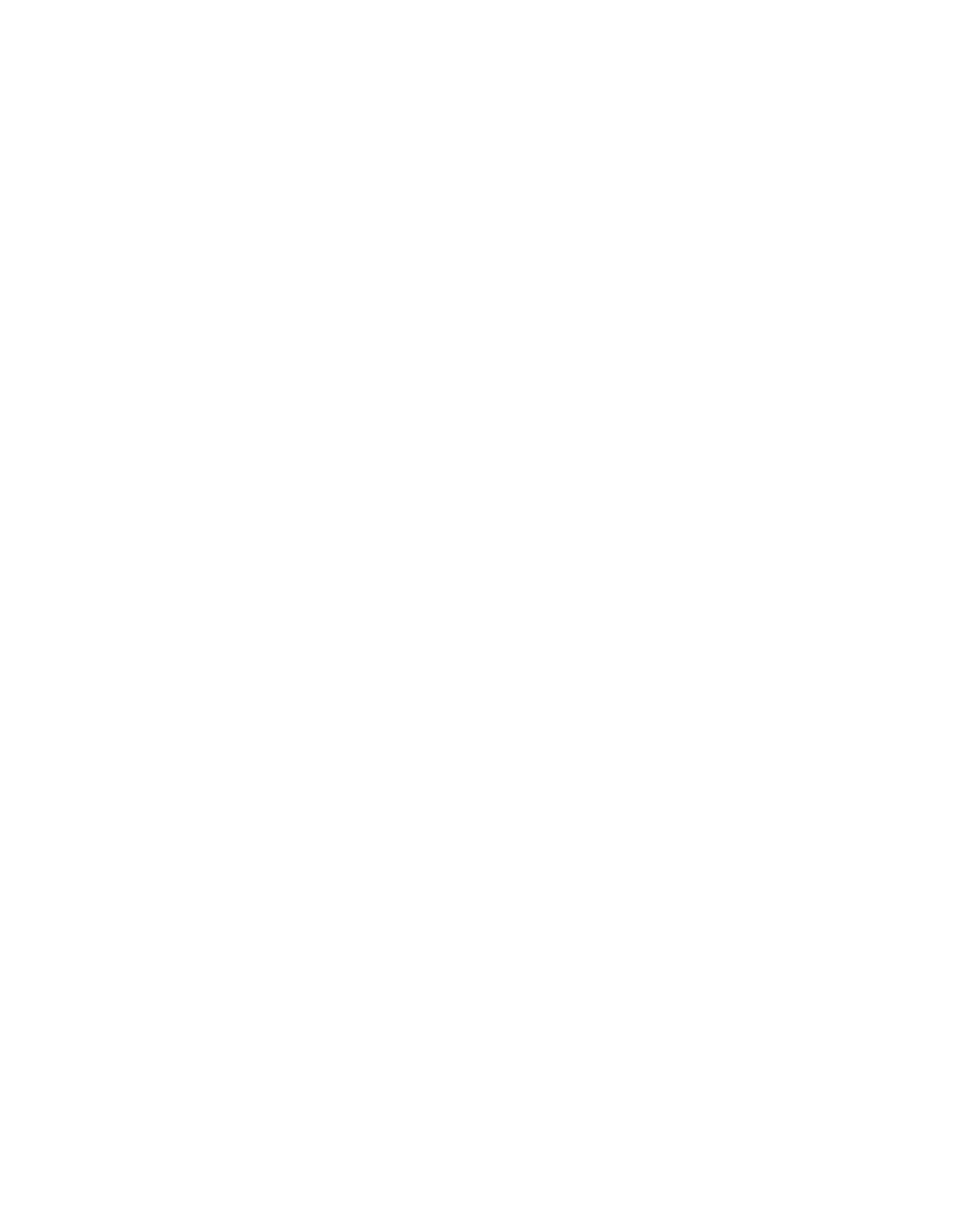# SECTION 4: REPORTING FOR INCLUSIVE SCHOOLS I

**Preparing an Annual School Planning Report** 



#### **School Planning Report**

Principals submit their annual School Planning Reports to school boards for review and approval in October. Some school divisions/districts may require submission of the Annual School Plan in addition to its report. Board-approved reports of school and division or district plans are directed to Manitoba Education, Citizenship and Youth by October 31.

## **Using Reporting Template**

A reporting template has been designed as a guideline to help schools to summarize their larger Annual School Plan into a more manageable format and has the capacity to focus schools on priority areas and associated implementation plans. Schools will likely use the information from their School Planning Reports as reminder notes for upcoming activities.

The Department uses the information from annual School Planning Reports to identify issues and trends that affect current and future operations of schools. This information helps to improve service delivery targeting.

Templates are designed as organizational guidelines. The template structure also offers schools a visual outline of the linkages among priorities, outcomes, indicators, data sources, and results. The design of the template assumes that schools have created solid plans that are inclusive of the needs of all learners. For this reason, the Student Services Planning Report (see Appendix F, page A19) may act as a reminder when completing the School Planning Report. The School Planning Report by itself cannot serve the function of a School Plan and is used only as a piece of a much more comprehensive document. To ensure that all stakeholders understand the Annual School Plan, the School Planning Report is used in conjunction with the more detailed annual plan. The School Planning Report template on pages 4.4–4.5 reflects the structure in place for schools during the 2003–2004 school year. Samples of excerpts from completed templates are provided in Appendix D (page A11). Helpful templates for associated planning and reporting are provided in Appendix F.

# **School Planning**



Most information that summarizes an Annual School Plan falls into seven broad categories

- $\bullet$ Identification
- School Profile
- **Planning Process**
- Division/District Priorities
- **School Priorities**
- $\bullet$ Previous Year's Report (outcomes and results)
- Current Year's Plan (expected outcomes, strategies, indicators, data sources)

To assist schools in creating a summary report for their annual school planning, the Department provides a pre-organized template as an organizational guideline (available electronically at  $\langle \text{http://www.edu.gov.ca/ks4/sdds/pie/03-04/school plan>}\rangle$ ).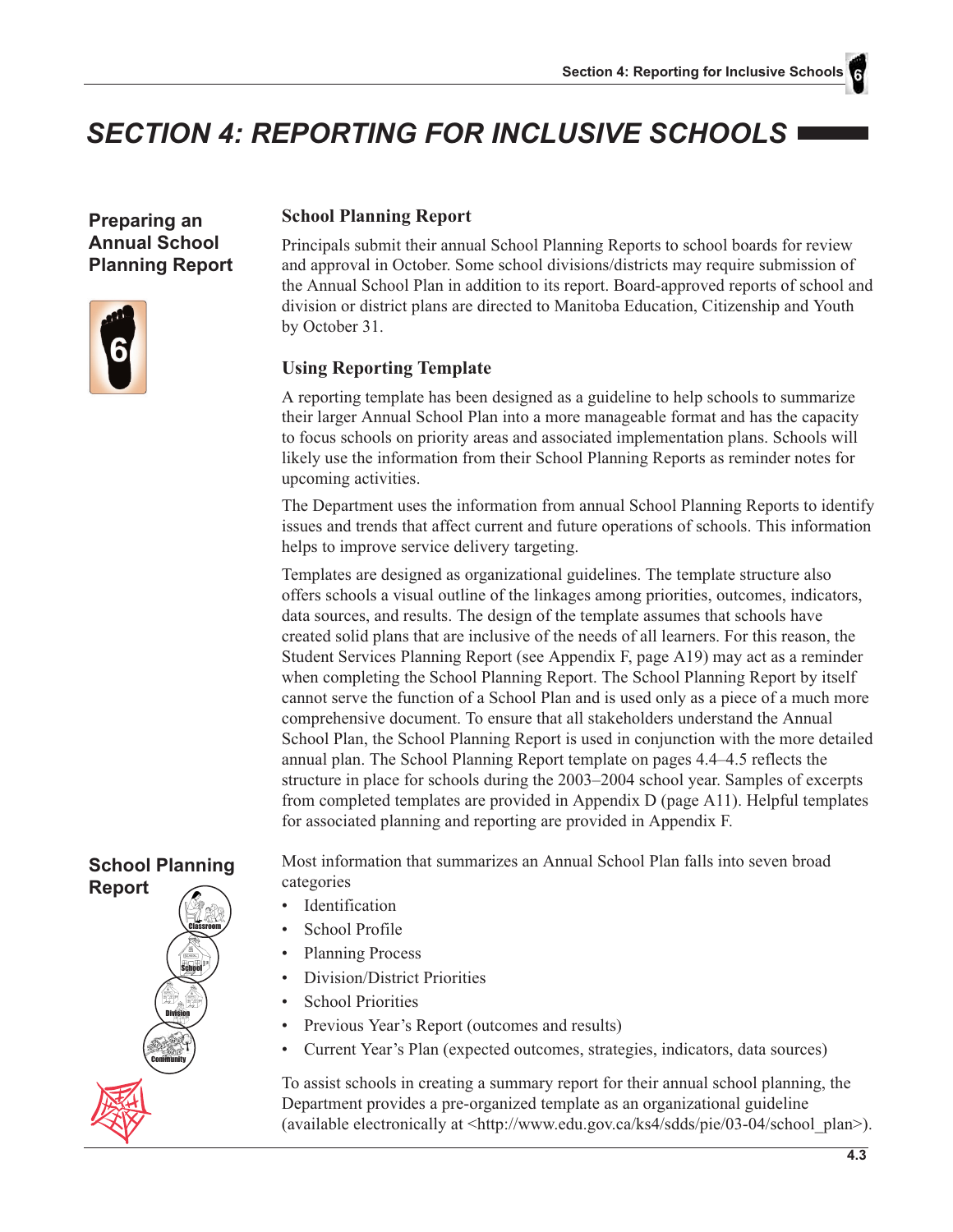| School Planning Report |
|------------------------|
|                        |

|               | Identification                                                                        |                                                                                |                                                                                                                                                                 |                                                        |                                                                                   |                                                                                         |           |                    |                                                          |
|---------------|---------------------------------------------------------------------------------------|--------------------------------------------------------------------------------|-----------------------------------------------------------------------------------------------------------------------------------------------------------------|--------------------------------------------------------|-----------------------------------------------------------------------------------|-----------------------------------------------------------------------------------------|-----------|--------------------|----------------------------------------------------------|
| r qəiz        | Name of School Division/District                                                      |                                                                                | Name of School                                                                                                                                                  |                                                        | Principal Name                                                                    |                                                                                         |           | Date (yyyy/mm/dd)  |                                                          |
| Step 2        | Number of Teachers<br><b>School Profile</b>                                           | (Complete the following using FIE.)<br>Number of Students                      | <b>Grade Levels</b>                                                                                                                                             |                                                        | Program(s)                                                                        | (With the mouse or X key, select all that apply.)                                       |           |                    |                                                          |
|               |                                                                                       |                                                                                |                                                                                                                                                                 |                                                        | English                                                                           | Français                                                                                | Immersion |                    | Vocational                                               |
|               | Planning Process                                                                      |                                                                                |                                                                                                                                                                 |                                                        |                                                                                   |                                                                                         |           |                    |                                                          |
|               | Did planning include review of the school mission statement?                          |                                                                                | Describe school activities (curricular, extra-curricular) that you would like to highlight<br>$\mathbf{Y}$ es                                                   | $\tilde{z}$                                            | Year last revised:                                                                |                                                                                         |           |                    |                                                          |
| s qoiz        | Describe any additional information that impacted your priorities.                    |                                                                                |                                                                                                                                                                 |                                                        |                                                                                   |                                                                                         |           |                    |                                                          |
|               | made? Refer to example provided for guidelines.)                                      |                                                                                | Describe the planning process and the involvement of students, staff, families and the community. (Who was involved? How often did you meet? How were decisions |                                                        |                                                                                   |                                                                                         |           |                    |                                                          |
|               | Division/District Priorities<br>÷                                                     |                                                                                |                                                                                                                                                                 |                                                        |                                                                                   |                                                                                         |           |                    |                                                          |
| <b>p</b> dess | $\overline{\mathbf{C}}$                                                               |                                                                                |                                                                                                                                                                 |                                                        |                                                                                   |                                                                                         |           |                    |                                                          |
|               | 6                                                                                     |                                                                                |                                                                                                                                                                 |                                                        |                                                                                   |                                                                                         |           |                    |                                                          |
|               | 4                                                                                     |                                                                                |                                                                                                                                                                 |                                                        |                                                                                   |                                                                                         |           |                    |                                                          |
|               | <b>School Priorities</b>                                                              |                                                                                |                                                                                                                                                                 |                                                        | Indicate if school priorities link with Department priorities*.(Insert X in box.) |                                                                                         |           |                    |                                                          |
|               | E.g., Improve School Climate                                                          |                                                                                |                                                                                                                                                                 | ż                                                      | $\overline{u}$                                                                    | $\mathbf{r}$                                                                            | 킥         | $\mathbb{\bar{Z}}$ | 69                                                       |
|               | ÷                                                                                     |                                                                                |                                                                                                                                                                 |                                                        | $\overline{\phantom{a}}$                                                          | r                                                                                       | 변         | AD.                | ø                                                        |
| g dass        | $\sim$                                                                                |                                                                                |                                                                                                                                                                 | ٣                                                      | 쯴                                                                                 | 鹨                                                                                       | <u>역</u>  | 响                  | 6                                                        |
|               | ö                                                                                     |                                                                                |                                                                                                                                                                 | Z.                                                     | $\overline{\mathbb{N}}$                                                           | m                                                                                       | <u>백</u>  | 峅                  | 49                                                       |
|               | 4                                                                                     |                                                                                |                                                                                                                                                                 | Ť                                                      | $\overline{\mathbf{c}}$                                                           | 作                                                                                       | 4         | un.                | 協                                                        |
|               | especially for less successful<br>Improving outcomes<br>leaners<br>$\rightarrow$<br>箒 | Strengthemng links among<br>and<br>schools, families<br>communities.<br>$\sim$ | Strengthening School<br>plaming and reporting<br>ò                                                                                                              | Improving learning<br>opportunities for educators<br>4 | $\sim$                                                                            | secondary schools, post-secondary<br>education and work<br>Strengthening pathways among |           | Ġ                  | Linking policy and practice to<br>research and evidence. |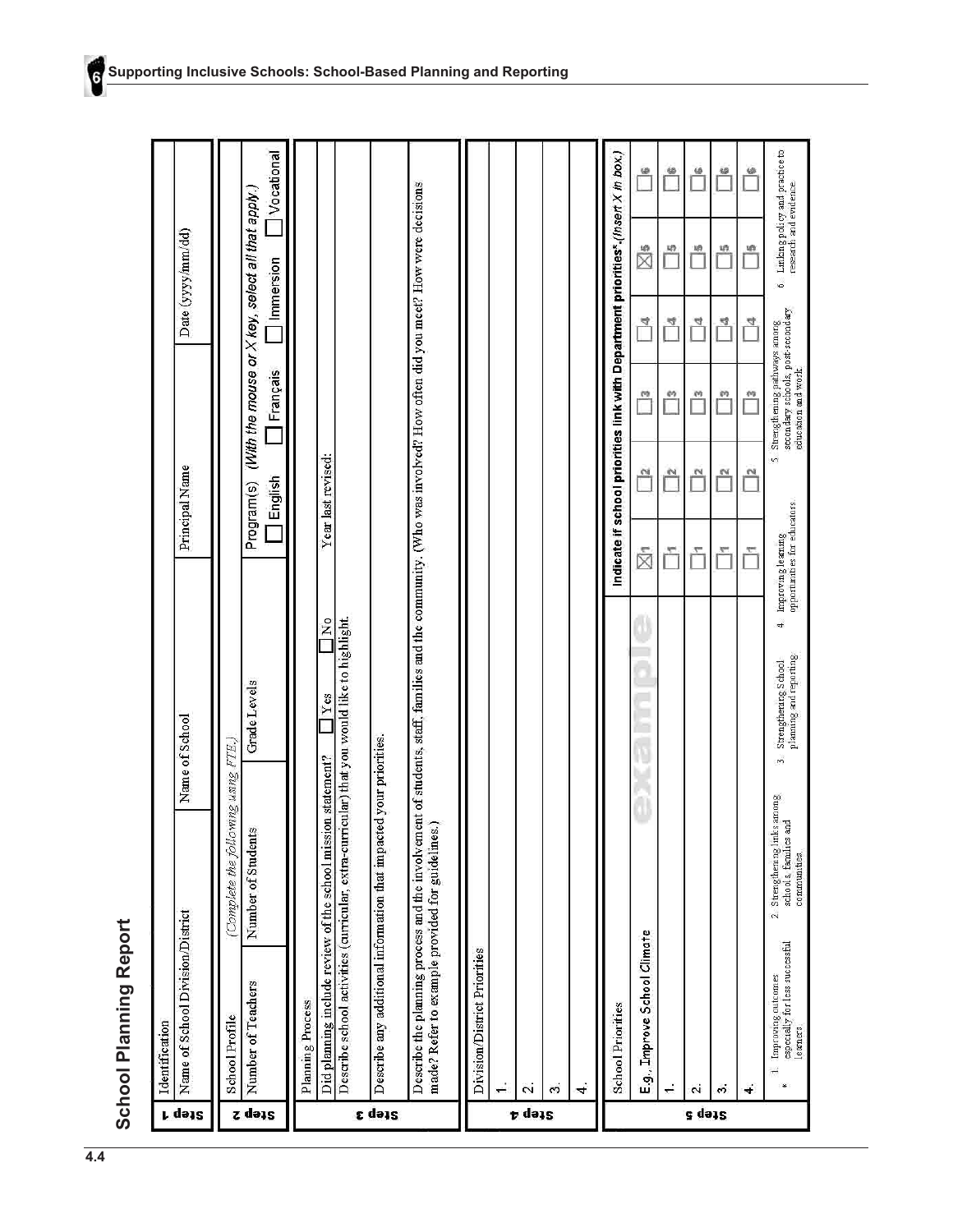|        | End of year status, data or anecdotal evidence<br>2003-2004 Report                                                                  |                                                                                                        |                                                                                                                                                                                                                                                           |                                                 |
|--------|-------------------------------------------------------------------------------------------------------------------------------------|--------------------------------------------------------------------------------------------------------|-----------------------------------------------------------------------------------------------------------------------------------------------------------------------------------------------------------------------------------------------------------|-------------------------------------------------|
|        | <b>Expected Outcomes</b>                                                                                                            | Results                                                                                                |                                                                                                                                                                                                                                                           |                                                 |
| atep 6 | baseline data regarding the incidents of bullying in our<br>establish<br>E.g., By the end of June 2004, we will<br>school.          | year.                                                                                                  | We completed surveys (students and staff) and collected discipline referral forms. As<br>Teacher, Student and Parent) to make recommendations for the 2004–2005 school<br>a result of this we established a Positive School Climate Team (Administration, |                                                 |
|        |                                                                                                                                     |                                                                                                        |                                                                                                                                                                                                                                                           |                                                 |
|        | $\mathbf{a}$                                                                                                                        |                                                                                                        |                                                                                                                                                                                                                                                           |                                                 |
|        | ø                                                                                                                                   |                                                                                                        |                                                                                                                                                                                                                                                           |                                                 |
|        | ₹                                                                                                                                   |                                                                                                        |                                                                                                                                                                                                                                                           |                                                 |
|        | For more examples, see the Planning in Education website at http://www.edu.gov.mb.ca/ks4/sdds/pie/index_pie.html.<br>2004-2005 Plan |                                                                                                        |                                                                                                                                                                                                                                                           |                                                 |
|        | Expected Outcomes<br>SMART Format                                                                                                   | Strategies                                                                                             | <b>Indicators</b>                                                                                                                                                                                                                                         | Data Sources (Tools)                            |
|        | E.g., By the end of June 2005, 75% of all                                                                                           | > Classroom teacher in grades 3-6 will<br>> The program will be reviewed at<br>September Staff Meeting | > Reduced number of recess reports<br>> Fewer discipline referrals                                                                                                                                                                                        | > Observation, checklists<br>> Incident reports |
|        | 75% of the skills and outcomes in the Steps<br>students in grades 3-6 will demonstrate                                              | teach the program outcomes to their<br>classes for two periods per six day<br>cycle                    | > Students in grades 3-6 demonstrate and apply<br>75% of the Ant-Bullying Program skills<br>> Increased positive interactions amongst<br>students                                                                                                         | > Other assessment tools                        |
| T qoi2 | to Respect: An Anti-Bullying Program.                                                                                               | > Teachers will periodically review the<br>Program's outcomes                                          |                                                                                                                                                                                                                                                           |                                                 |
|        |                                                                                                                                     |                                                                                                        |                                                                                                                                                                                                                                                           |                                                 |
|        | $\overline{\mathcal{L}}$                                                                                                            |                                                                                                        |                                                                                                                                                                                                                                                           |                                                 |
|        | Ö                                                                                                                                   |                                                                                                        |                                                                                                                                                                                                                                                           |                                                 |
|        | 4                                                                                                                                   |                                                                                                        |                                                                                                                                                                                                                                                           |                                                 |
|        | ιó                                                                                                                                  |                                                                                                        |                                                                                                                                                                                                                                                           |                                                 |
|        | Direct inquiries about the School Planning<br>Report to:                                                                            | DUE DATE:                                                                                              | Please submit completed School Planning Reports to your division/<br>Submitting Completed School Planning Report                                                                                                                                          |                                                 |
|        | Research and Planning Branch<br>101-800 Portage Avenue<br>Winnipeg MB R3G 0N4<br>Phone: (204) 945-0350                              | OCTOBER 31,<br>2004                                                                                    | 945-8843 or Mail: School Support Unit, E140-1970 Ness Avenue,<br>Henderson at: Email: bhenderson@gov.mb.ca or Fax: (204)<br>district office. Divisions/Districts send the reports to Brenda<br>Winnipeg MB R3J 0Y9.                                       |                                                 |
|        | opundToot390-20.44.pp3.ps4eer.ex.E                                                                                                  |                                                                                                        |                                                                                                                                                                                                                                                           |                                                 |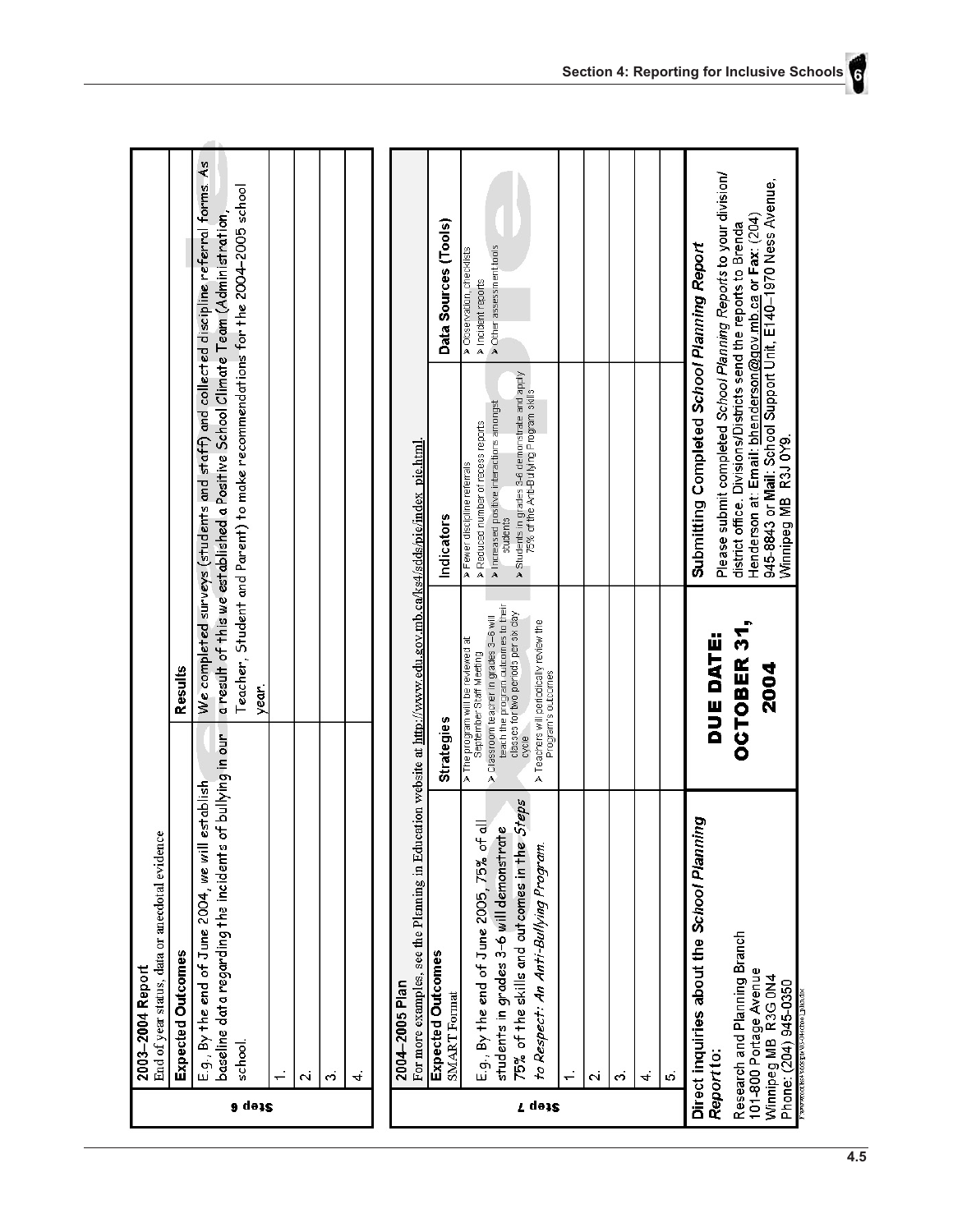



# **Case Study: Golden Prairie School**

September 15: The Planning Committee met one last time to review the final Annual School Plan, the School Planning Report, and to celebrate their achievements. The report was structured by the template provided at <http://www.edu.gov.mb.ca/ks4/sdds/pie/ index>.

**Focus: School Planning Report** 

**Preparing a Community Report** 



# **Drafting the Community Report**

Perhaps the most important consideration in reporting is knowing the audience. With that information, customizing the report is simplified.

## **Purpose of Community Reporting**

All schools provide reports to their parents and community to

- $\bullet$  . celebrate the success of students within their learning environment
- monitor school growth (strengths and weaknesses)
- involve and inform parents and communities
- contribute to continual school planning

#### **Developing a Community Report**

In the initial year of reporting, schools create a brief report that provides a baseline of information to their community. Much of the data required to create a Community Report can be found in local school records and municipal information. Much of the expertise in constructing a visually appealing, parentfriendly report can be found among a school's staff.

Given that schools experience frequent changes in situations and personnel, an implementation plan is created to describe the tasks in the Annual School Plan that are to be accomplished within one year. The implementation plan specifies

- tasks to be completed
- the strategies needed to accomplish the tasks
- realistic target dates for task completion
- person(s) responsible to complete each task
- resources necessary to accomplish the tasks, including professional development resources
- evidence or criteria that will be used to assess the success of the tasks

Strategy selection for the implementation plan is enhanced by using a research base to ensure that the best educational practices are used. Persons who are expected to implement or carry out a task or strategy agree to accept these new responsibilities.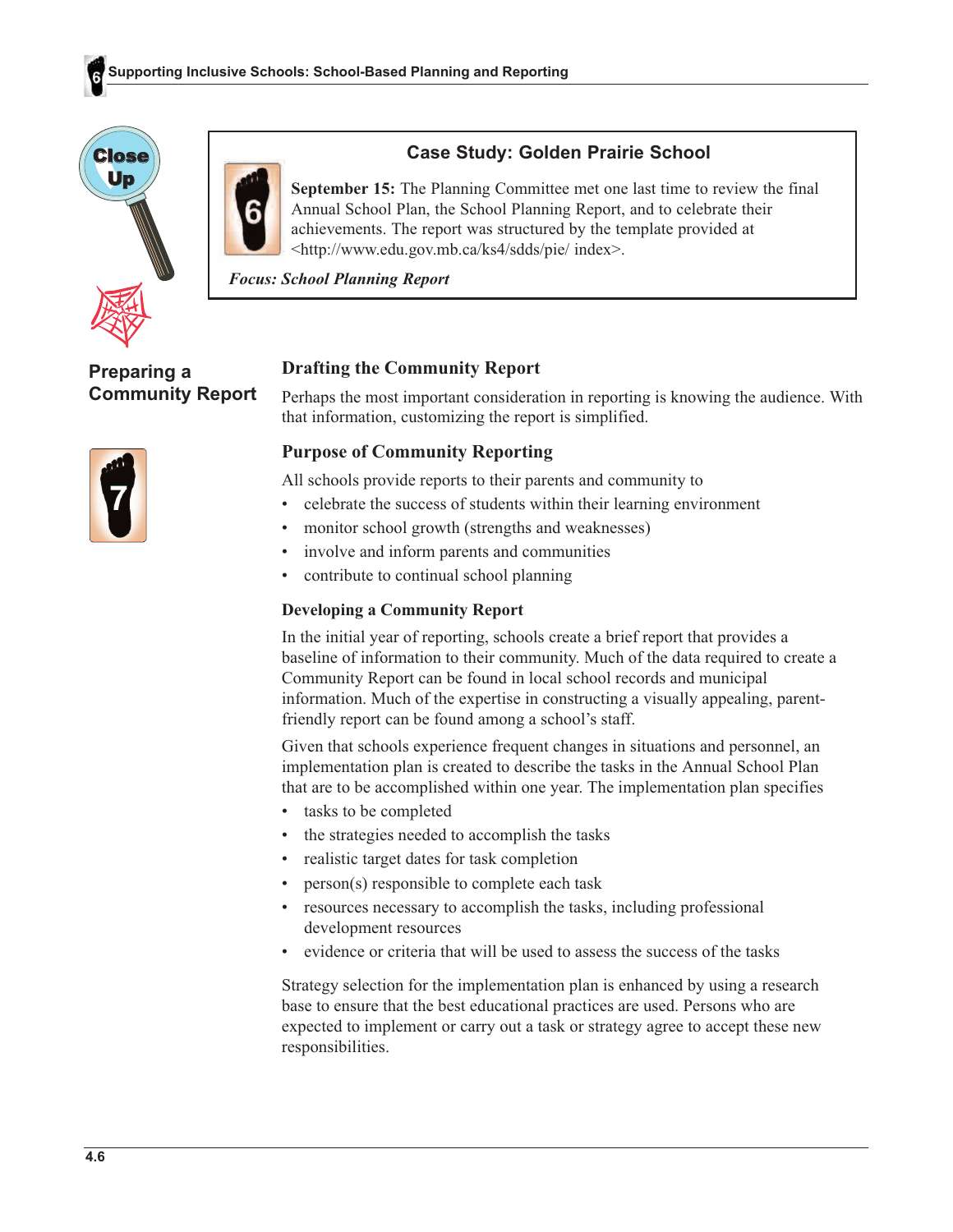#### **Monitoring and Evaluation**

Once the implementation plan is initiated, the planning team and school staff jointly monitor and evaluate the extent to which priorities and outcomes are being carried out and achieved. Monitoring and evaluation help school communities to assess intended and unintended results, revise priorities and outcomes and their order of importance, and design new strategies to respond to those priorities and outcomes. To assist in this process, milestones or interim activities that check the progress of priorities and outcomes before the end of the year may be created. Evaluation activities also help to regenerate the planning process.

## **A Sample Community Reporting Organizer**

Most information that relates to school planning, priorities, and successes falls into five broad categories:

- school context
- school and community resources
- expected outcomes
- strategies
- results

The categories link together the school planning process and the community reporting process. Shaping the Community Report involves many of the same strategies that schools used when selecting priorities for the school year, making implementation plans, School Plans, and planning a school newsletter or prospectus. Pages 4.9 and 4.10 illustrate a sample Community Report Organizer and a Community Report.

# **Linking School Plans Data to the Community Report**

The data collection system and indicators used to create and report on school planning are the same items that may be shared with the community in the Community Report. Reformulated into parent-friendly language and a visually appealing format, the Community Report brings the Annual School Plan to life for parents and the broader community.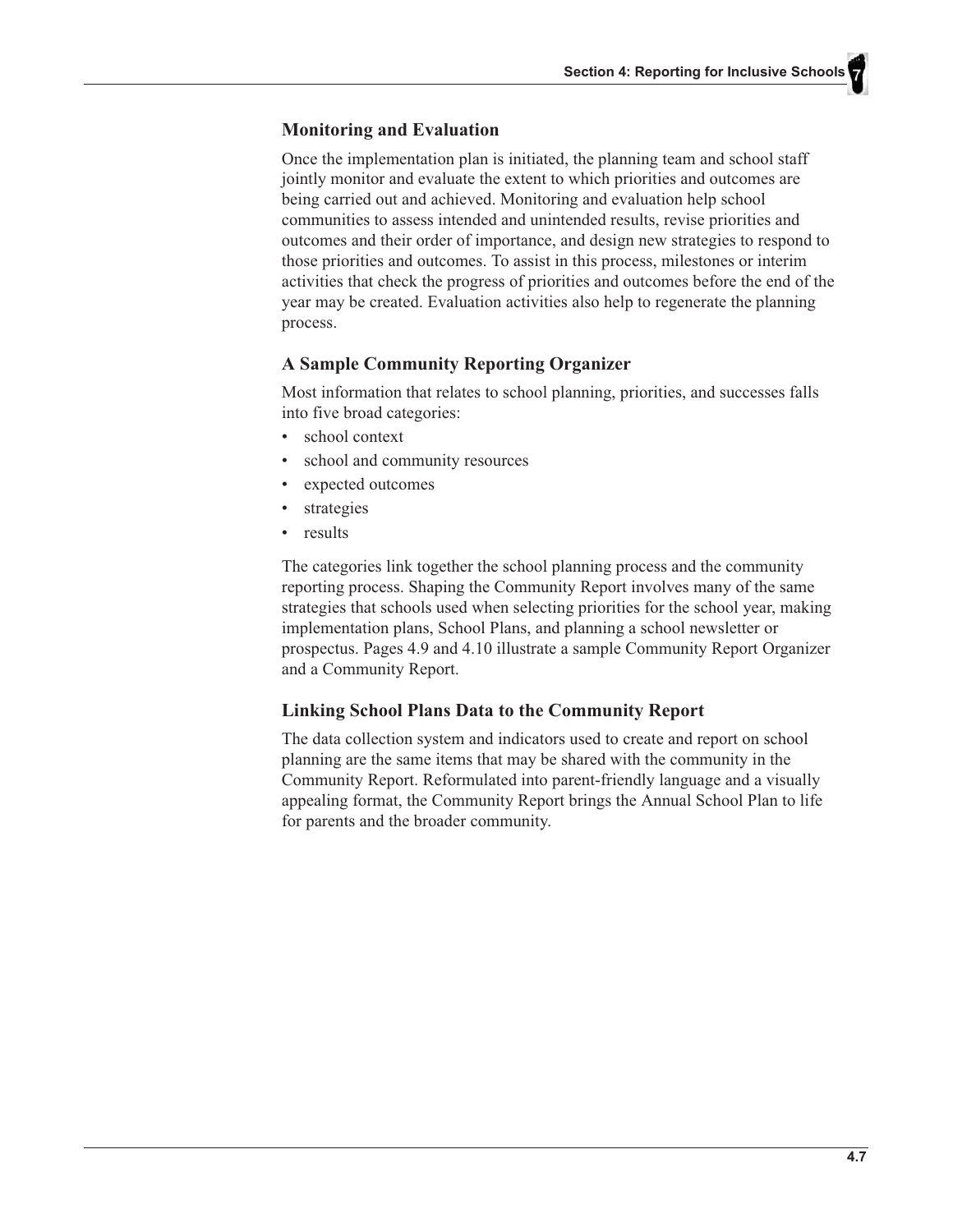# **The Community Report Organizer**

Just as being as inclusive as possible during the school planning team phase is important, it is equally important that schools build subcommittees of participants to assist in the creation and writing of the Community Report.

When forming the Community Report subcommittee, have one member of the planning team take responsibility for ensuring that an open line of communication exists among the various groups within the school community (e.g., parents, staff, and students). The planning team may have ongoing discussions with the school community throughout the drafting and reviewing process.

The table below is a handy organizer for the creation of roles for the Community Report subcommittee. It lists the most frequent activities that participants complete and the skills required for those roles.

## **Table 5: Community Report Roles**



| Name(s) | <b>Role</b>                         | <b>Description</b>                                                                                                                                                                       |
|---------|-------------------------------------|------------------------------------------------------------------------------------------------------------------------------------------------------------------------------------------|
|         | Researcher/Data<br>Collector        | Locates and compiles information from<br>sources (e.g., vice-principals, community<br>members, administrative staff)                                                                     |
|         | Contributors                        | Supply specific data from their areas of<br>specialization (e.g., department heads,<br>counsellors, principals, trustees, parents,<br>student council)                                   |
|         | Writer                              | Ensures the writing style of the report is<br>consistent, reader-friendly, visually attractive,<br>and in plain language (e.g., language arts<br>teacher, community member)              |
|         | Technologist/<br>Computer Publisher | Creates pie-charts, graphs, icons, word<br>processes document (e.g., computer<br>technology teacher, secretary, parent, student)                                                         |
|         | Proofreader                         | Checks report for correct spelling, grammar,<br>spacing, titling (e.g., language arts teacher,<br>community member)                                                                      |
|         | <b>Editorial Team</b>               | Reviews report prior to release to consider its<br>effectiveness, accuracy, and usefulness (e.g.,<br>group of colleagues, parent council members,<br>students, teachers, superintendent) |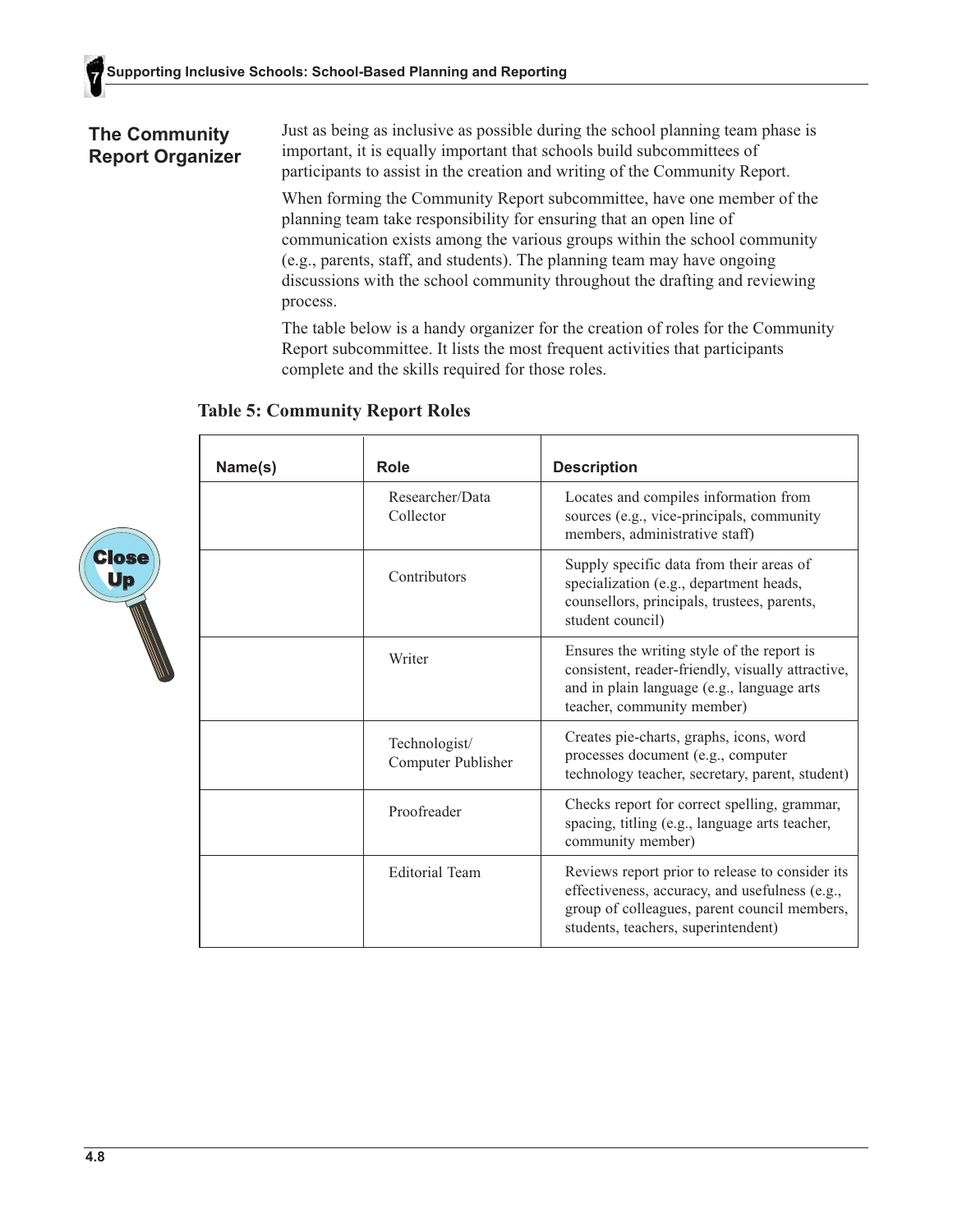$\sqrt{\frac{1}{2}}$ 

|                                                                                                      | <b>Sample Community Report Organizer</b>                                      |                                                                                                                                                             |                                                                                                          |  |
|------------------------------------------------------------------------------------------------------|-------------------------------------------------------------------------------|-------------------------------------------------------------------------------------------------------------------------------------------------------------|----------------------------------------------------------------------------------------------------------|--|
| <b>Our Community School</b>                                                                          |                                                                               |                                                                                                                                                             | Our Priorities for the Current Year                                                                      |  |
| School Context-demographics, programs,<br>age/grade range, number of FTE staff members,<br>et cetera |                                                                               | Include acknowledgement of linkages to<br>divisional/departmental priorities, and elements of<br>School Plan that reflect top three priorities.<br>1.<br>2. |                                                                                                          |  |
| available from School Planning Report<br>School Profile                                              |                                                                               | 3.                                                                                                                                                          | available from School Planning Report<br>Priority # and Expected Outcomes                                |  |
| <b>Our Mission Statement</b>                                                                         |                                                                               |                                                                                                                                                             |                                                                                                          |  |
| available from School Handbook<br><b>Our Community</b>                                               | <b>Results of Initiatives and</b>                                             |                                                                                                                                                             | <b>Strategies for Success</b>                                                                            |  |
| School and community                                                                                 | <b>Strategies for Success</b><br>for the Previous Year                        |                                                                                                                                                             | for the Current Year                                                                                     |  |
| resources.<br>and results.                                                                           |                                                                               | Include initiatives, strategies,                                                                                                                            | Include activities, strategies,<br>anticipated results.                                                  |  |
| available from<br>School Planning Report<br>School Profile                                           | available from<br><b>School Planning Report</b><br>Results from Previous Year |                                                                                                                                                             | available from<br><b>School Planning Report</b><br>School Indicators, Outcomes,<br>Strategies, and Tools |  |

#### j.  $\overline{a}$  $\overline{a}$  $\overline{a}$  $\equiv$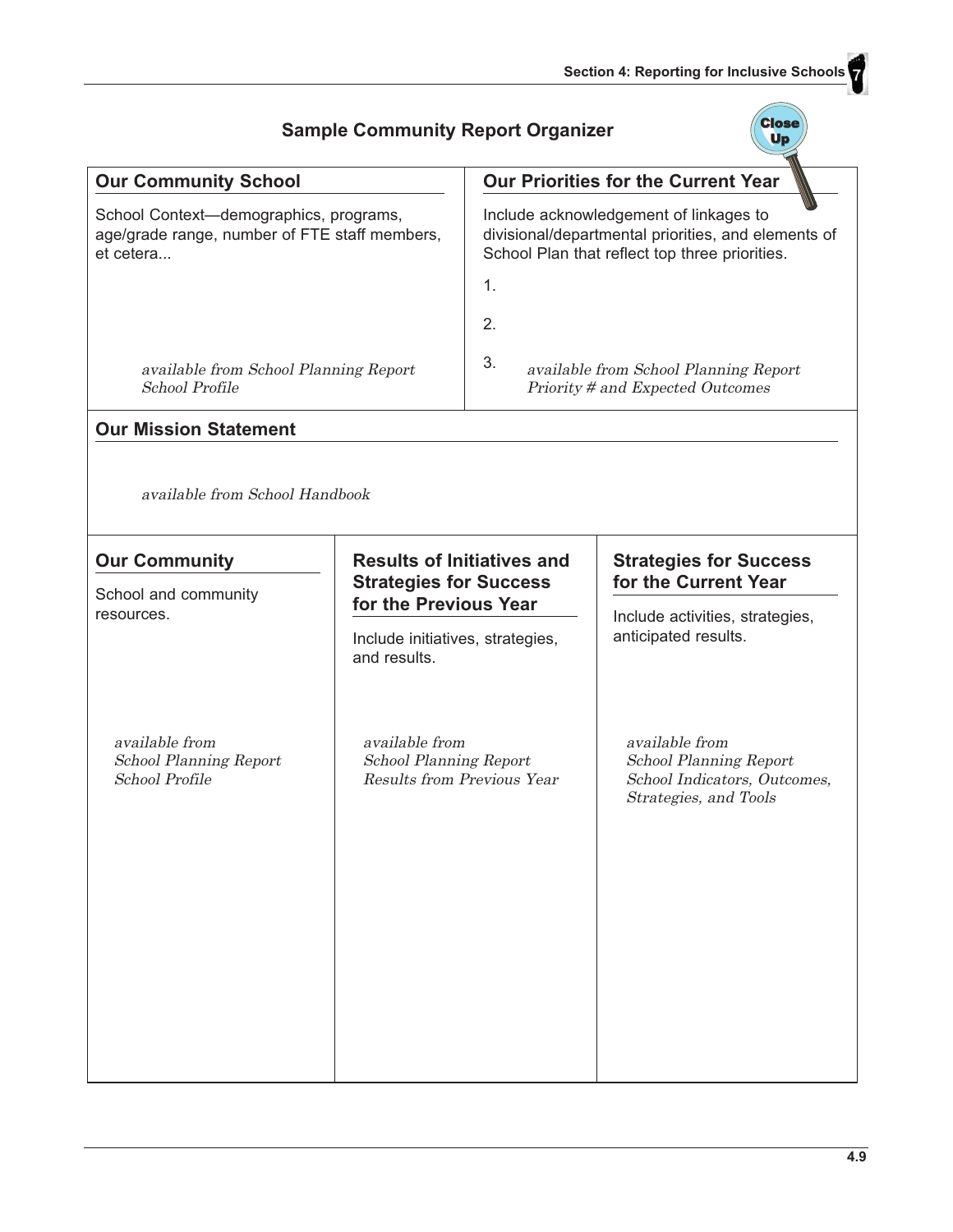Principal: Mr. Robert Dyck Telephone: 736-2282 E-Mail: jacuddy@rrvsd.mb.ca

# **J.A. Cuddy Elementary School**

2002-2003 Report to the Community



#### 2002 - 2003 Priorities

#### **Improving Literacy Outcomes**

**Expected Outcomes:** 

- Improved K-4 reading levels—supporting data will demonstrate:
	- That most students are reading text at/beyond grade level
	- That most students' reading comprehension levels are at/beyond grade level
- Increased enjoyment of literature and free reading from K-8

#### Successes:

- Improved Grade 1 random sample literacy survey compared to last year—now in line with divisional and provincial averages
- Greater use of balanced literacy strategies by teaching staff
- Improved availability of suitable/levelled instructional materials
- Increased number of school-wide reading events (e.g., World Reading Day, Scholastic Book Fairs in fall and spring)

#### **Strengthening School Planning and Reporting**

**Expected Outcomes:** 

- An established planning cycle and process, involving all stakeholders, to be in place by the end of the school year
- Basing targeted areas for improvement on the results of data collection

#### Successes:

- Staff had significant input in the shaping of the final 2002/03 School Plan, as well as being involved in 2003/04 planning
- Parents were involved in school planning through regular meetings of the Parent Advisory Council, as well as through surveys conducted in connection with changing Arts option programming for 2003/04
- Extensive disciplinary data collection, on 2002/03 referrals to the office, took place to aid in planning for both individual student and school-wide disciplinary challenges

#### Strengthening School and School Family Relationships

#### **Expected Outcomes:**

- Greater awareness on the part of parents and community regarding school events, programs, and objectives
- School, parents, and community to see J.A. Cuddy School as an inviting place to visit, volunteer, and ask questions/offer feedback

#### Successes:

- Newsletters featuring events, programs and accomplishments were sent home to all school families on a monthly basis
- Excellent turn-out at all school community events (concerts, parent-teacher, and other special events)
- An effective Parent Advisory Council which collaborated well with administration and staff (gave excellent support and advice)
- An expanded volunteer program with a significant number of parents assisting with staff and school programs as well as studentrun initiatives

J.A. Cuddy Elementary School Report to the Community: Used with permission of David Schmidt.

# **Our Mission**

Our school attempts to foster a healthy, wholesome learning environment, which is friendly, organized, consistent, and academically challenging.

#### About J.A. Cuddy

- We believe that the environment in our school allows for the development of happy, well-adjusted, productive learners. Students are encouraged, through their actions, to show respect for the rights and dignity of others and themselves
- We are a K-8 school with a total of 241 students enrolled 51% of our students are females and 49% males. While 93% of our students come from the Sanford and Brunkild catchment areas, we also have "Schools of Choice" students from LaSalle and Winnipeg.
- Our instructional staff consists of over 12 full-time equivalent teachers, along with four educational assistants. Besides classroom teaching, several of our teachers specialize in areas such as music, P.E., resource, the Reading Recovery Program and counselling. Divisional clinicians (psychology and speech/language) also pay regular visits to our school.
- A full-time librarian and our office and custodial staff provide support to our students and staff.
- J.A. Cuddy students and staff have access to an up-todate computer network and a 25 station lab (with highspeed Internet access) and a well-organized and stocked library.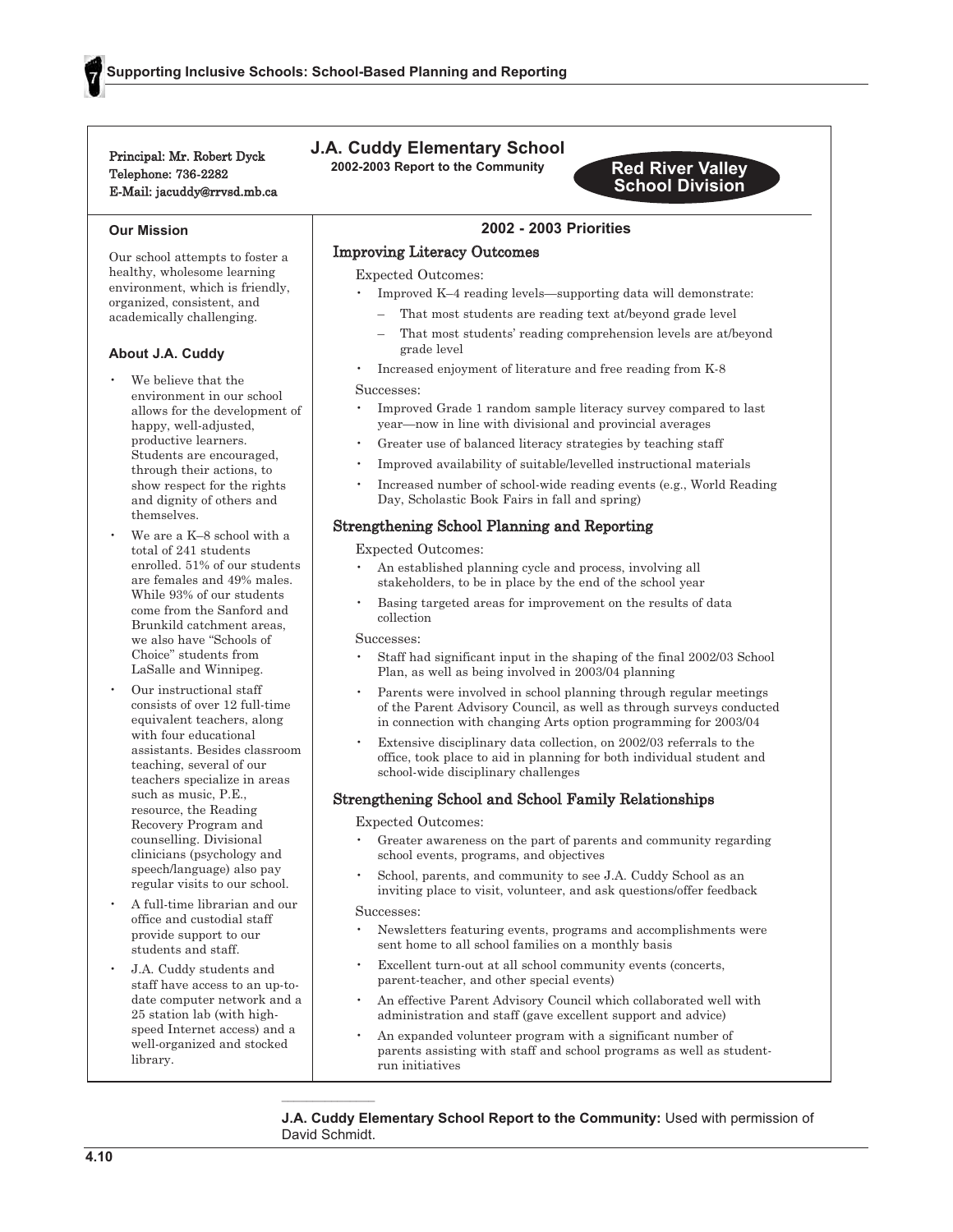



## **Case Study: Golden Prairie School**

June 3: The planning subcommittee assisted Principal Miller in determining which components of the Annual

School Plan parents would be interested in seeing in the Community Report, and importing that information into the draft Community Report. The professional development plans for the new year, the parental and community initiatives, and the strategies for creating a supportive learning environment were the focus of the

**Focus: Drafting the Community Report** 

conversation, in addition to key successes that the school had experienced academically and co-curricularly.

A subgroup was assigned the task of cowriting, formatting, and editing the first draft of the Community Report based on the School Plan, and distributing the draft to the document reviewers. Prior to the next meeting of the committee, the subgroup would create a final version of the report.